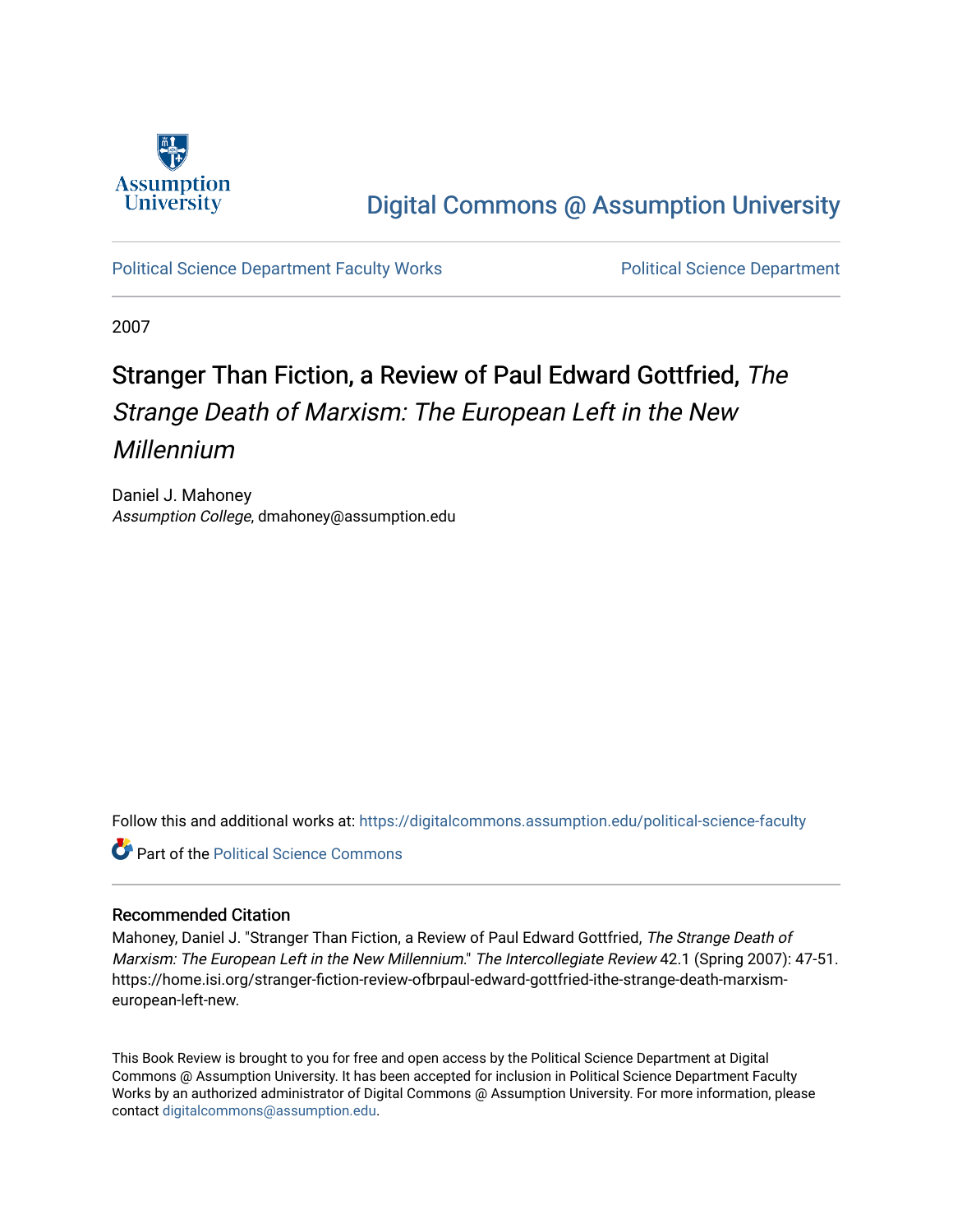# Stranger Than Fiction

*The Strange Death of Marxism: The European Left in the New Millennium* by Paul Edward Gottfried. University of Missouri Press, 2005.

American conservatives are more disengaged from European political and intellectual life than ever, and many are intent to contemn all things European. Of course, a certain distrust of "advanced" European thought is perfectly warranted: the dominant stream of European opinion has indeed turned away from the best intellectual and moral resources of the Western tradition. Europeans increasingly identify democracy with apolitical humanitarianism and an indiscriminate openness to the "Other," and they exhibit a deep skepticism about the classical and Christian wellsprings of their own—and our—civilization. Nonetheless, opposed to this consensus are noble and notable exceptions. The most thoughtful European critics of these trends (many of whom happen to be French) speak suggestively about the "depoliticization" and "demoralization" of the European nations.

Americans need to know more about the dominant European discourse—and about those who dissent from it. We need to do so in part to avoid an ominous spiritual temptation, that of resting content with spiritual autarchy or self-sufficiency. Too many American conservative intellectuals are now convinced that the United States in

principle embodies *all* the wisdom available to thinking and acting man. American conservatives thus find themselves in something of a conundrum. On the one hand, they take legitimate pride in being caretakers of the Western tradition, of the best that has been thought and said; on the other hand, they show little interest in sustaining the intellectual and spiritual ties that still bind Europe and America. As a result, they are less prepared to confront pernicious European ideas—and less able to benefit from those European thinkers, not a few in number, who continue to enrich the common patrimony of the West. This drift toward spiritual autarchy is good neither for what remains of the West nor for the moral and intellectual integrity of American conservatism.

Paul Gottfried's lively and erudite book is an effort to make sense of the complicated relations between European and American intellectual life today. To his credit, he never lets animus toward contemporary European self-loathing lead to ignorance of

**Daniel J. Mahoney** is Professor of Political Science at Assumption College and the coeditor (with Edward E. Ericson, Jr.) of *The Solzhenitsyn Reader: New and Essential Writings, 1947–2005* (ISI Books).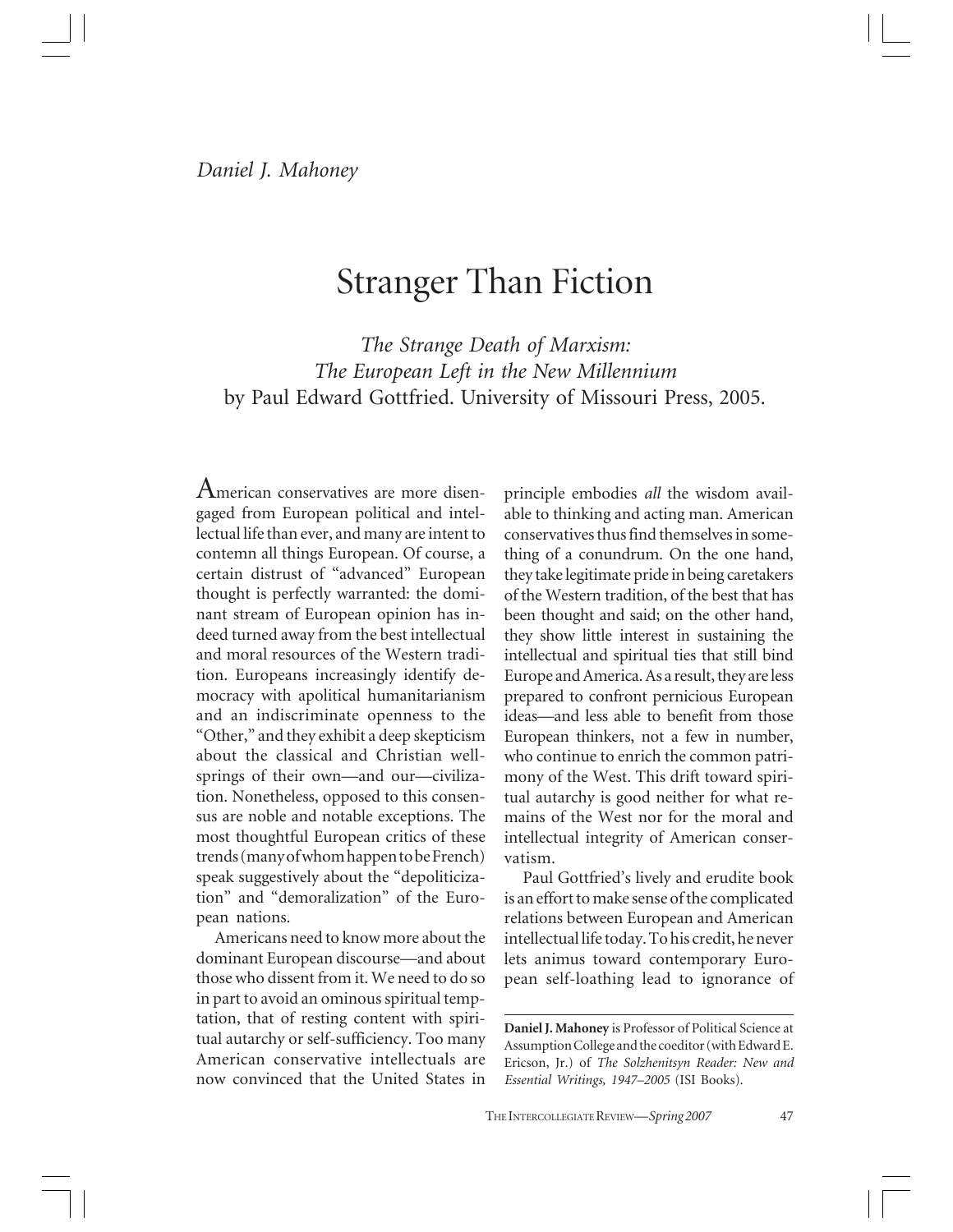things European. He displays an impressive command of postwar European history and of every major current of contemporary European thought; he is particularly strong on German and Italian intellectual currents, and generally competent with French ones, too. His book challenges a widespread tendency to set up excessively binary distinctions between European and American intellectual and political life and thus to ignore the myriad ways in which currents on either side of the Atlantic influence and mutually reinforce one another.

Gottfried's theme is the "Americanization" of the European Left and the insidious mix of multiculturalism and "anti-fascism" that marks the European "Post-Marxist" civil religion. In a fine phrase, he suggests that orthodox Marxism was done in by "an increasingly uncooperative reality," as well as by the sordid reality of "really-existing socialism." With globalization and the "bourgeoisification" of Western societies, the economic and social base for mass Communist parties of the kind that flourished in Italy and France between the 1940s and the late 1970s no longer exists. What is left of the working classes often votes for parties of the far Right who are suspicious of mass immigration and who challenge the multiculturalist consensus of European elites.

Marxist-Leninism is utterly unpersuasive in its orthodox or pristine form. The new Post-Marxist Left is "Marxist" only in its continuing disdain for liberal and Christian civilization and its broad (if illdefined) support for a revolutionary or "transformational" politics. What goes by the name of the Left in Europe today is for all intents and purposes a Post-Marxist Left, one that has abandoned classical Marxism's emphasis on economic determinism and class-based politics. Instead, the Left has turned to lifestyle radicalism, to multiculturalism, and to indulgence for Third World extremism in order to reinvigorate

the transformational impulse. In doing so, it has adopted much from the intellectual program of the soft American Left.

Gottfried rightly notes that "although politically less violent than other Lefts," the Post-Marxist Left is "culturally and socially more radical." One cannot picture members of the Politiburos of old demanding homosexual marriage or defending the rights of the "transgendered." But that is exactly the kind of politics promoted by the Social Democratic mayor of Berlin, Klaus Wowereit, an out-of-the-closet homosexual who successfully combines sexual politics with revolutionary symbolism (he is, for example, committed to building a statue to honor the revolutionary theorist and activist Rosa Luxemburg).

In his insightful final chapter, Gottfried discusses the Post-Marxist Left as an "incomplete" form of "political religion." It is incomplete because it lacks the virility of the old totalitarian political religions and because its indiscriminate openness to the "Other" (including Muslim radicalism) makes it difficult for it to perpetuate its own "political correctness" as the foundation of a stable social order. Gottfried draws an instructive parallel between this new, "humanitarian" civil religion and the "soft despotism" sketched by Tocqueville at the end of the second volume of *Democracy in America*. The Post-Marxist Left aims in principle at "political management that eventually approaches total control but with less and less need for physical force." Gottfried helpfully explores the intellectual foundations of this recipe for a despotism that masks itself as an agent of democratic transformation.

In some of his more provocative pages, Gottfried traces how the American occupation authorities in postwar Germany promoted a "reeducation" in democratic values that ended up being directed as much against traditional moral and patriotic sen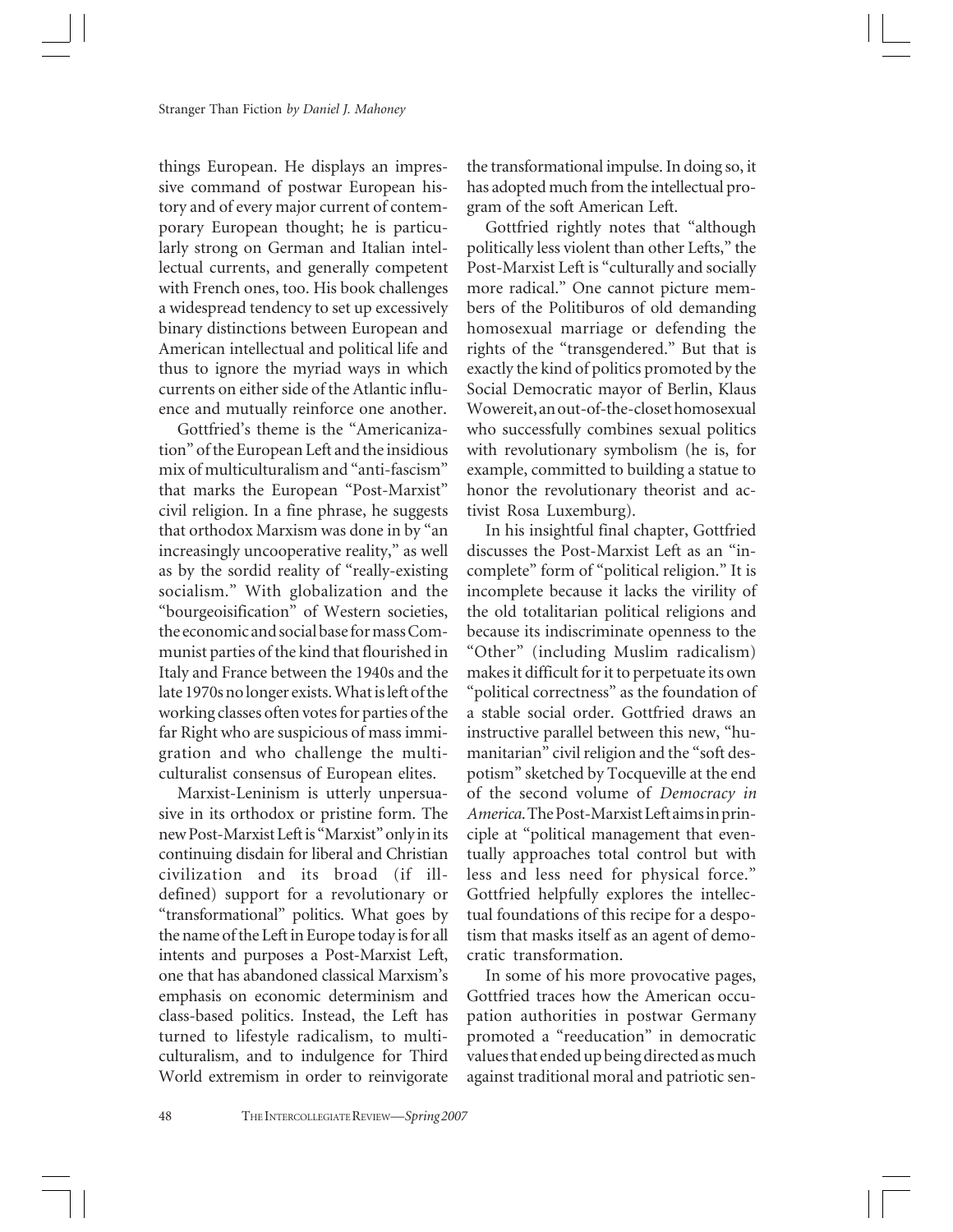timents as against genuine indulgence toward totalitarianism. More generally, the postwar liberal preoccupation with "the authoritarian personality" paved the way for the New Left's "therapeutic war" against every form of real or imagined bigotry. The generation that came of age with the revolutionary events of 1968 saw themselves as promoting true democracy, a democratic order that is necessarily postnational, postreligious, and suspicious of every authori-

tative intellectual and moral claim. The distinguished philosopher Jürgen Habermas is the most moderate and influential face of this fundamentally illiberal current of thought. Although no totalitarian himself, this theoretician of "communicative rationality" was a sometime apologist for the German Democratic Republic (East Germany) before 1990. Habermas and his supporters have continued forcefully to denounce every effort to

morally equate National Socialist and Communist despotism, calling such judgments a form of "revisionism." Critics of his postnational "constitutional patriotism," whatever their anti-totalitarian pedigree, are suspected of a lingering indulgence toward fascism. "Anti-fascism" is the weapon used by the new political religion to delegitimize all resistance to "human rights" and democracy as redefined by the new dispensation.

In contrast, the founding fathers of the German Federal Republic, such as Konrad Adenauer, were principled anti-totalitarians who defended "a constitutional tradition that reflected Christian moral teachings and maintained spheres of individual and corporate authority that set limits on the central state." This "liberal-conserva-



*Where have the Reds gone?*

tive consensus" was the postwar public philosophy that was systematically challenged—and held up to ridicule and scorn by the generation of 1968. The rhetoric of "human rights" as claims against a traditional bourgeois and Christian order is now the common property of intellectual elites on both sides of the Atlantic. And Gottfried shows that as the New Left entered mainstream politics and intellectual discourse, it became friendly to a kind of

> multiculturalism and sexual politics that had an unmistakably American provenance.

> One of the particular strengths of Gottfried's book is the way it traces the deepseated indulgence of the Post-Marxist Left toward the crimes of communism. The "lingering Communist deity" continues to bewitch a major part of the Left and is a source of moral corruption in contemporary European life. "Anti-fascist" politics demands

that evil be located uniquely on the Right, with the differences between authentically democratic conservative currents and a loosely defined "fascism" effaced. European Social Democrats of the 1950s were on the whole tough-minded anticommunists. But while their post-Marxist successors have abandoned Marxist political economy, they continue to adamantly oppose any identification of the crimes of the two major totalitarianisms of the twentieth century as manifestations of ideological twins.

The German case is somewhat more complicated, since historians such as Ernst Nolte *have* tended to use the crimes of communism to "relativize" the murderous deeds of National Socialism, although without denying or justifying the evils of the latter. But the ferocious reaction of the French Left to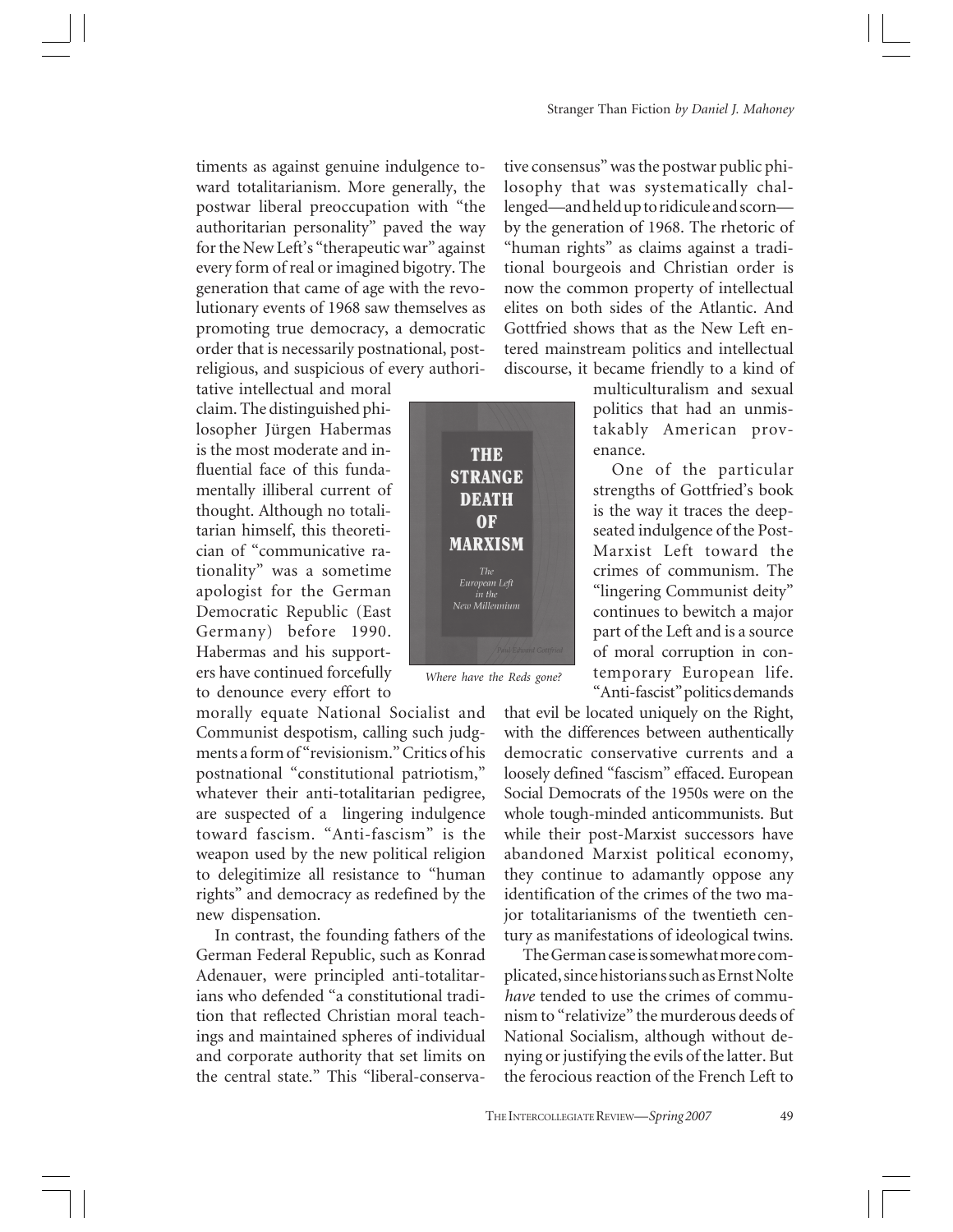the publication of *The Black Book of Communism* in 1997 ought to give us pause. That book had painstakingly documented the crimes of communism, and its editor Stéphane Courtois had not hesitated to draw parallels between communism and the other manifestation of Absolute Evil in the twentieth century. Yet speaking to the National Assembly, then Prime Minister Lionel Jospin vehemently defended the honor of communism, repudiating any effort to equate it with National Socialism. The continuing power of the "anti-fascist" narrative reminds us just how much the European Left has invested in the illusions of progressivism. "Anti-fascism" demands nothing less than amnesia about the evils and crimes committed in the name of an ideology of Progress.

It should be acknowledged, however, that powerful critics of Communist totalitarianism such as Russian Nobel laureate Aleksandr Solzhenitsyn and independentminded historians such as François Furet and Alain Besançon have helped to dramatically transform the way the French think about communism. Gottfried thus goes too far when he seems to suggest that the Post-Marxist Left has in fact succeeded in imposing its intellectual despotism over a cowed and subservient public. When the French academic Daniel Lindenberg published a particularly reckless pamphlet (*La Rappel à l'ordre*, 2002) on the "new reactionaries" who allegedly opposed democracy because they challenged the ideology of '68, the accused (who included scholars and commentators of great stature, insight, and good sense such as Marcel Gauchet, Alain Besançon, Pierre Manent, and Alain Finkielkraut) fought back with real success. Gottfried weakens a strong case by overstating it.

 If Gottfried's principal polemical target is the "political religion" of the Post-Marxist Left, his secondary one is what he

calls "the foreign contamination" school. He particularly has in mind Allan Bloom. In his wide-ranging 1987 bestseller *The Closing of the American Mind*, Bloom spoke about the ways in which vulgarized versions of the thought of Heidegger and Nietzsche had corrupted American discourse about morality and politics. Americans had come to adopt the lexicon of "values" and "culture" at the expense of a more traditional and commonsensical idiom of rights and responsibilities. Gottfried mocks Bloom's claims and reports them in a less than equitable manner. But Gottfried cannot reasonably deny that "in certain respects Marx and Nietzsche are 'opposite extremes': but by many paths their descendants come together," as Raymond Aron had already very nicely put it in 1956. In his book, Bloom spoke about "The Nietzscheanization of the Left or Vice Versa." Despite his anti-Bloom polemics, Gottfried provides much evidence to support—and reinforce—that description.

By insisting that economic determinism and historical materialism exhaust the meaning of contemporary Marxism, Gottfried ends up downplaying the "Marxist" component of the New Left. But even he finally concedes that the Post-Marxist Left is not simply "Post-Marxist" after all: it is indulgent toward communism precisely because it partakes of its anti-bourgeois and anti-Christian ire and wants to pursue its "universalist, egalitarian vision" in a different way and in substantially new circumstances. All of this is to suggest that the Nietzschean *and* Marxist components of the Post-Marxist Left have more substance than Gottfried is willing to admit. A truly capacious and dialectical explanation of the sources of the new European political religion should neither understate nor overstate its distinctively American component.

For all his learning and insight, Gottfried is also rather too insistent that America is